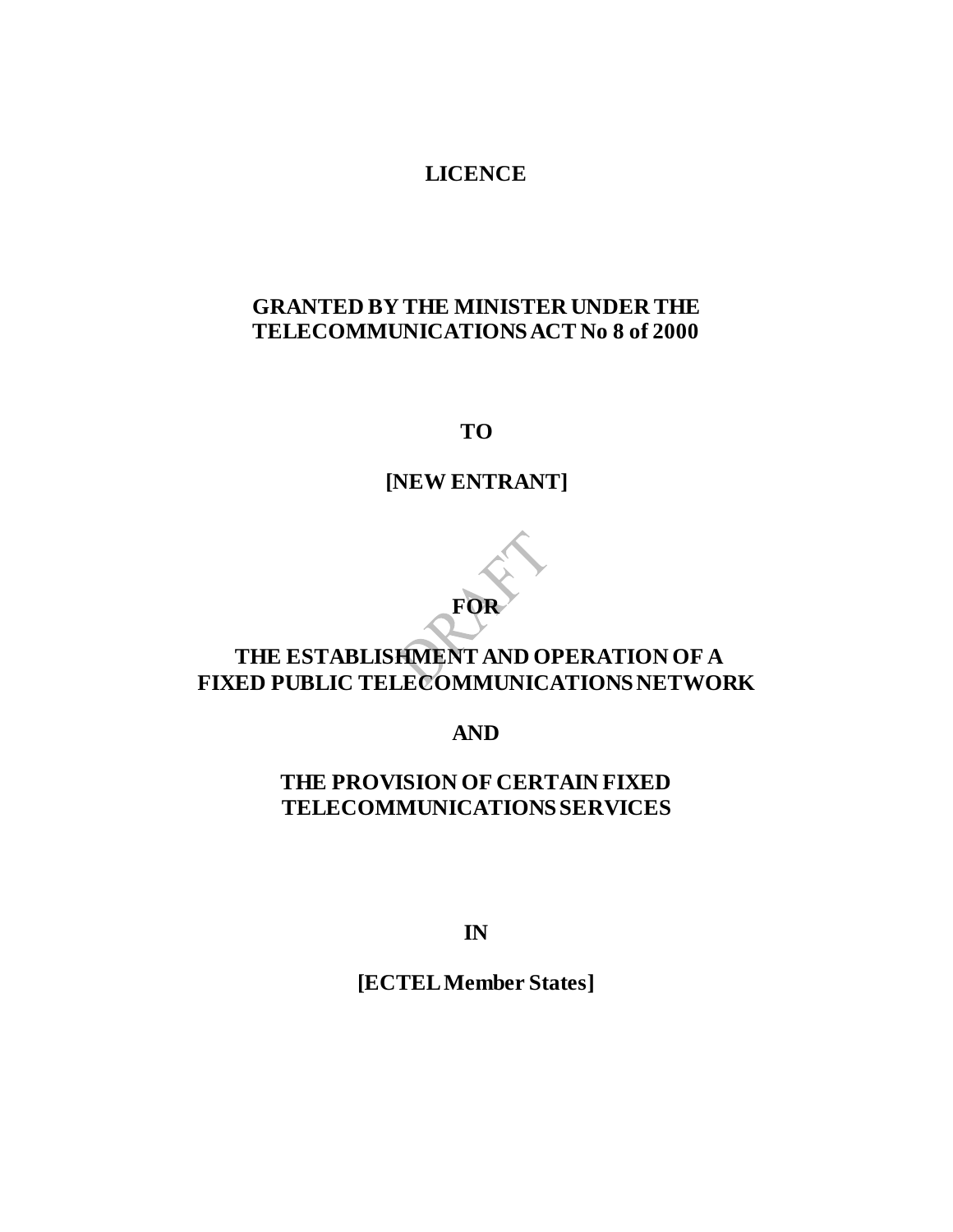# **TABLE OF CONTENTS**

| PRE-NOTIFICATION OF CHANGES IN SHAREHOLDING  14                                   |
|-----------------------------------------------------------------------------------|
|                                                                                   |
| FORCE MAJEURE                                                                     |
|                                                                                   |
|                                                                                   |
| ANNEX B – LICENSED NETWORKS <b>MARKET AND SERVICE ANNEX B</b> – LICENSED NETWORKS |
|                                                                                   |
|                                                                                   |
|                                                                                   |
|                                                                                   |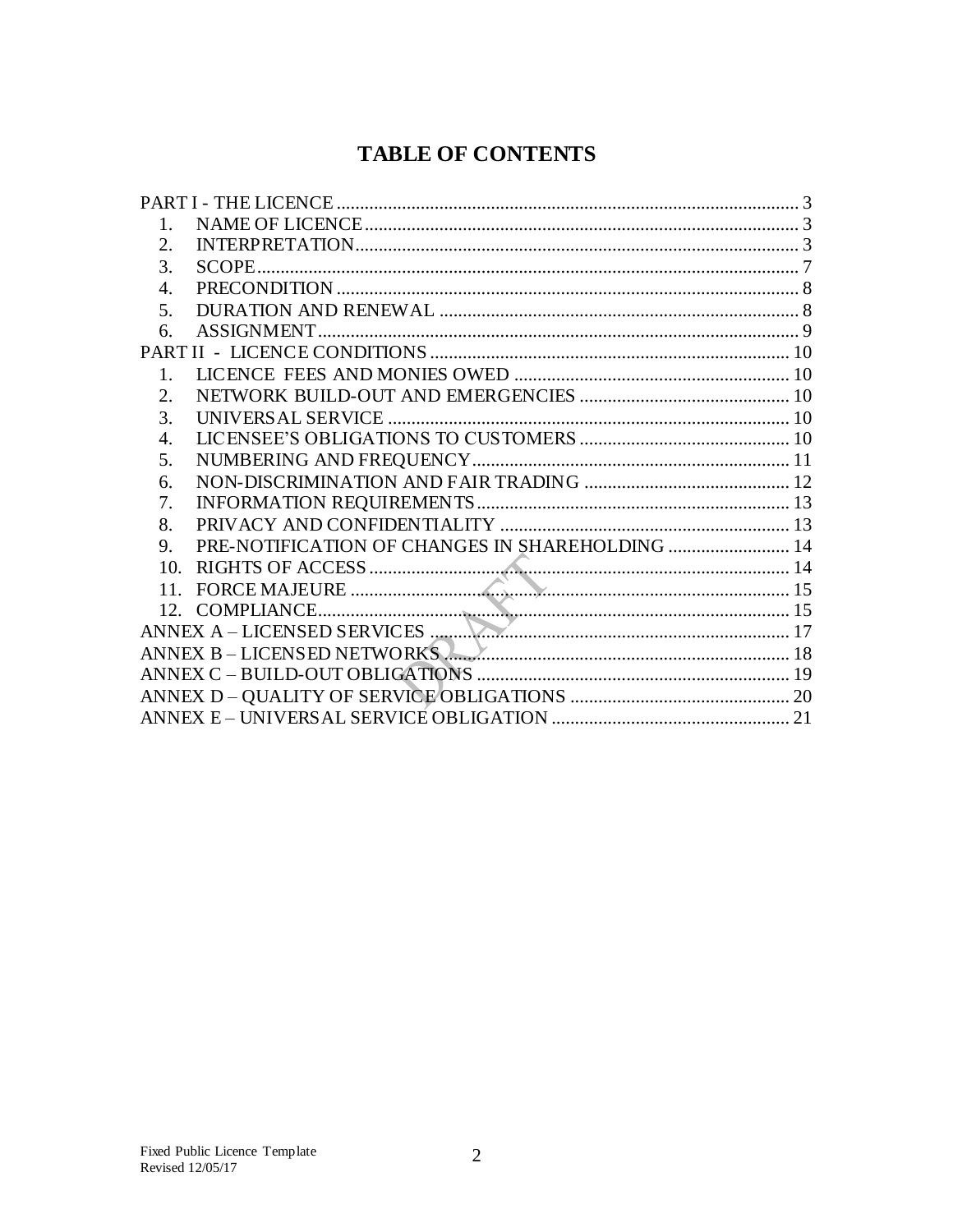### **FIXED PUBLIC ELECTRONIC COMMUNICATIONS NETWORK AND SERVICES LICENCE**

**THE MINISTER in accordance with the Telecommunications Act [No. of 200-], as amended, and acting upon the recommendation of ECTEL, hereby grants this Licence to [NEW ENTRANT] (hereinafter referred to as the Licensee) to establish and operate a Fixed Public Telecommunications Networks and Service within the [ECTEL Member States] asspecified herein.**

### <span id="page-2-0"></span>**PART I - THE LICENCE**

#### <span id="page-2-1"></span>**1. NAME OF LICENCE**

1.1 This Licence shall be known as the [NEW ENTRANT] Fixed Public Telecommunications Networks and Services Licence 20…...

## <span id="page-2-2"></span>**2. INTERPRETATION**

2.1 In this Licence:

"**Act**" means the Telecommunications Act No: [-] of 200[-] and Regulations made thereunder;

"**Affiliate**" means, in relation to this Licensee, anybody corporate that is a subsidiary of this Licensee or if this Licensee and another body corporate are subsidiaries of the same body corporate or if each of them is controlled by the same person; and if the Licensee and another body corporate are affiliated with the same body corporate at the same time, they are affiliated with each other;

**"Annex"** means one or more attachments to this Licence, all of which constitutes a part of and is unique to this Licence;

"**Annual Licence Fee**" means the fee payable by the Licensee to the Commission on each anniversary of the Effective Date;

"Authorised Frequency" means the radio requency that the Licensee is authorized to use pursuant to its frequency authorisationissued under this Act.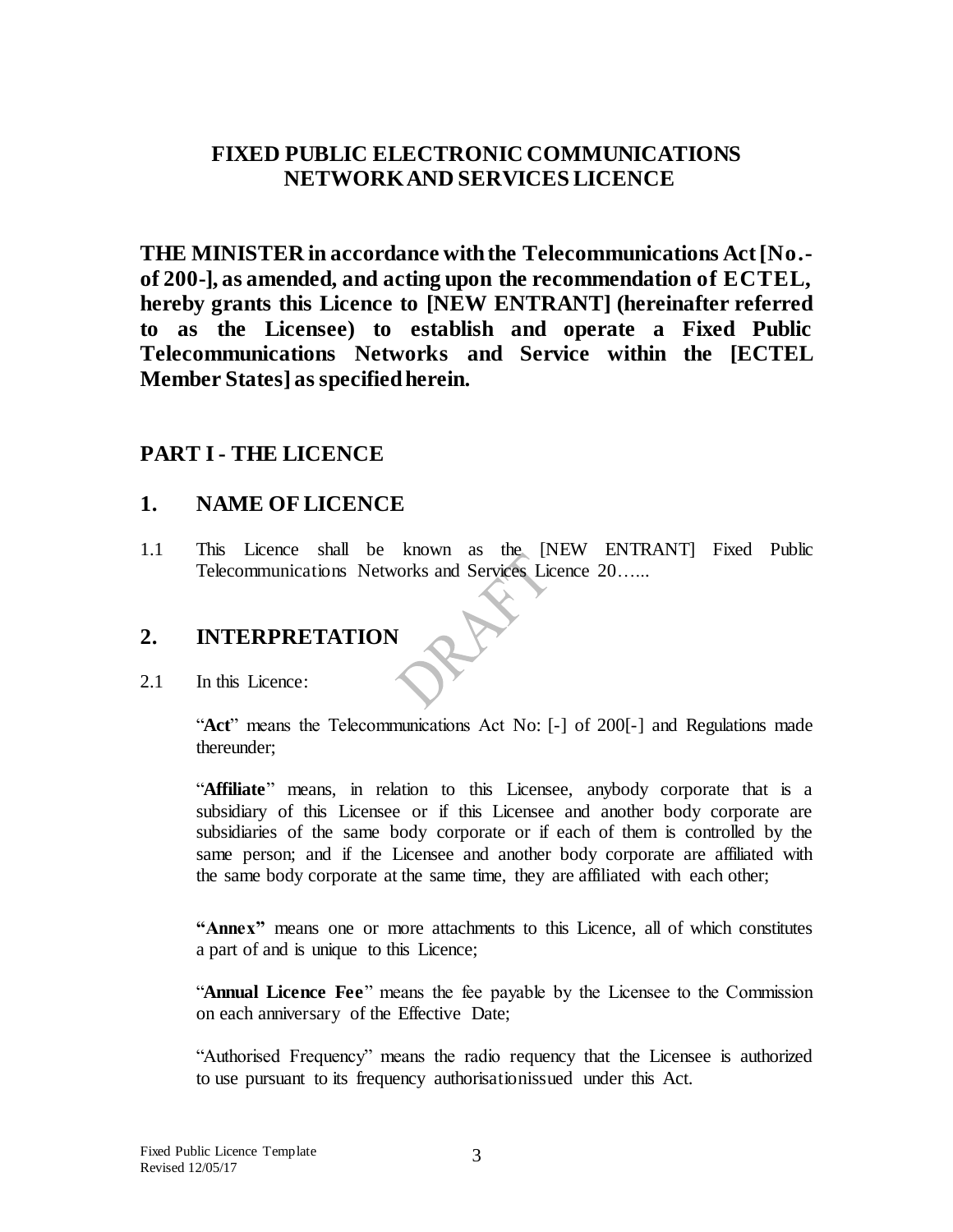"**Broadcasting Services**" means either sound broadcasting or television broadcasting or both and includes subscriber television services;

"**Build-Out Obligations**" means the requirements to build out the Licensed Networks as set out in **Annex C** to this Licence; or as amended;

**"Change of control"**, in relation to a licensee, means when a person, alone or with other persons, takes charge of the licensee or frequency authorization holder

- (a) by acquiring directly or indirectly including by merger
	- (i) 50% or more of the licensee's voting share;
	- (ii) rights or contracts which confer decisive influence on the composition, voting or decisions of organs of the licensee or frequency authorization holder;
	- (iii) while not holding the rights or entitled to the rights under a contract under subparagraph (ii), has the power to exercise the rights deriving from such right or contract;
	- (iv) through the licensee or frequency authorization holder divesting its shares;
- (b) by any direct or indirect sale or transfer of substantially all of the assets of the licensee;
- (c) by an approved and completed plan of liquidation of the licensee or an agreement for the sale on liquidation of the licensee;
- (d) by the licensee determining and declaring that a change of control has occurred;

**"Commission"** means the National Telecommunications Regulatory Commission established under the Telecommunications Act as amended;

" Conditions" mean the conditions contained in the Licence as modified or varied from time to time;

"**Control**" means, in the case of a body corporate that a person directly or indirectly, except by way of security only, holds the shares of the body corporate carrying out voting rights sufficient to elect a majority of the directors of the body corporate.

"**Coverage obligations"** mean the geographical coverage obligations to provide the Licensed services according to the goegraphical coverage set out in Annex [-] to this licence.

"**Customer**" means any Person who is, or who wishes to be, provided with the Licensed Services by the Licensee;

–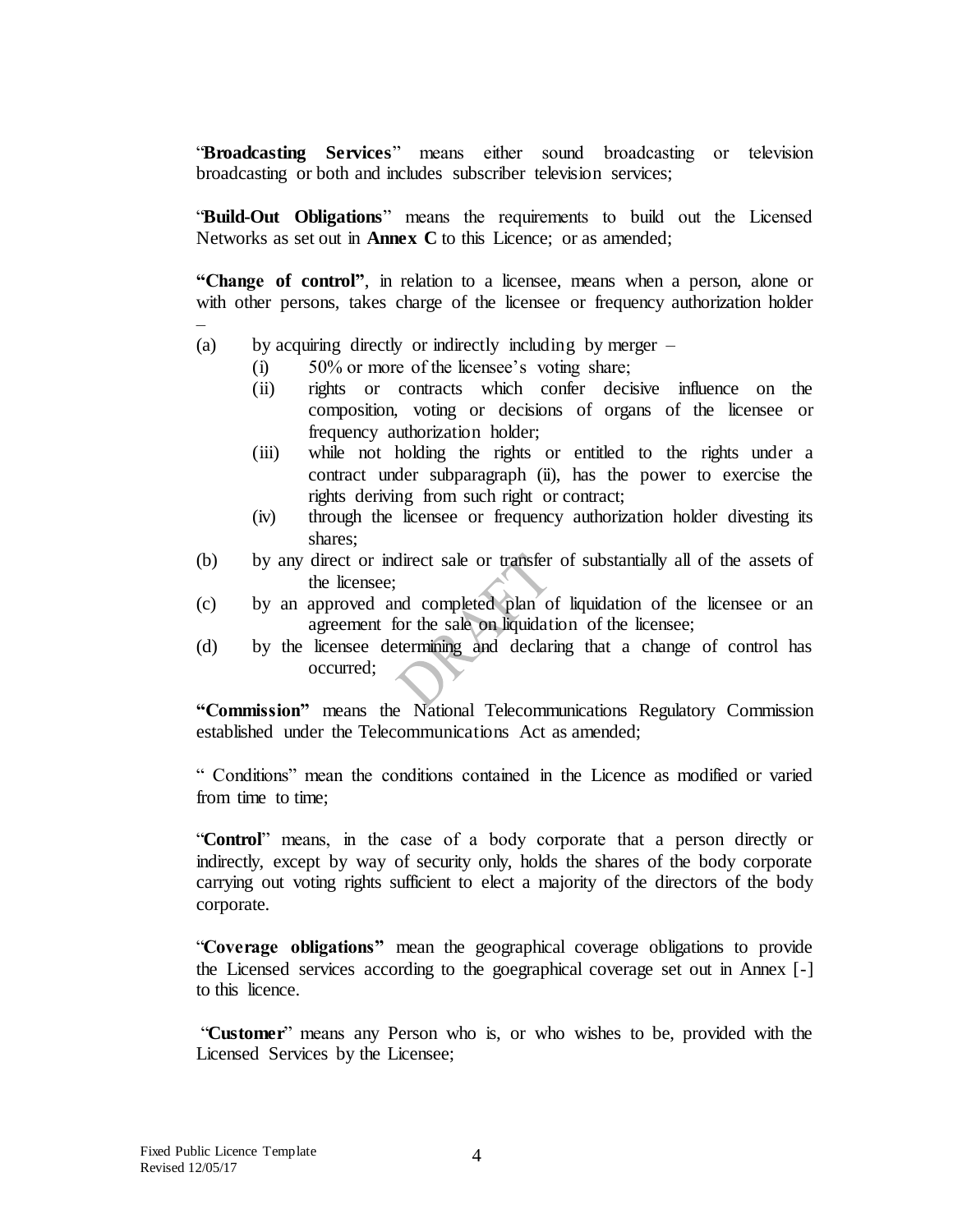"**Customer Equipment**" means the equipment used by the Customer for the purpose of accessing the Licensed Services;

**'ECTEL'** means the Eastern Caribbean Telecommunications Authority;

"**Effective Date**" means [DATE OF LICENCE]

#### **"Electronic Communications**" means -

- a) any type of transmission and receipt of symbols, signals, writing, images and sounds, or any sort of communication on lines, by radio optical, wire, or other electromagnetic systems;
- b) Includes telecommunications;

"**Electronic Communications network**" means transmission system and, where applicable, switching or routing equipment and other resources which permit the conveyance of signals by wire, radio, optical signals, electricity distribution systems, high-voltage lines or other electromagnetic means, including networks for radio and television broadcasting and cable television networks;

"**Electronic Communication Service**" means a service provided wholly or partially by the conveyance of signals on an electronic communications network;

"**Emergency Services**" means in respect of the Licensed Area, the relevant public, police, fire and ambulance services for that territory;

"**Government**" means the Government of [ECTEL Member States];

"**Fixed Service**" means an electronic communications service that is not provided over a mobile network;

"**International Electronic Communications Service**" means an electronic communications service including telecommunications between points in the Licensed Territory and points outside the Licensed Territory or with ships at sea and vessels in coastal waters;

"**Internet**" means a global information system, consisting of high speed circuits connecting routers that transmit data in the form of Internet Protocol packets, that is logically linked together by a globally unique address, based on Internet Protocol; is able to support communications using the Transmission Control Protocol/Internet Protocol; and provides, uses or makes accessible, either publicly or privately, high level services on an electronic communications Network;

"**Internet Access**" means the provision of access to the Internet;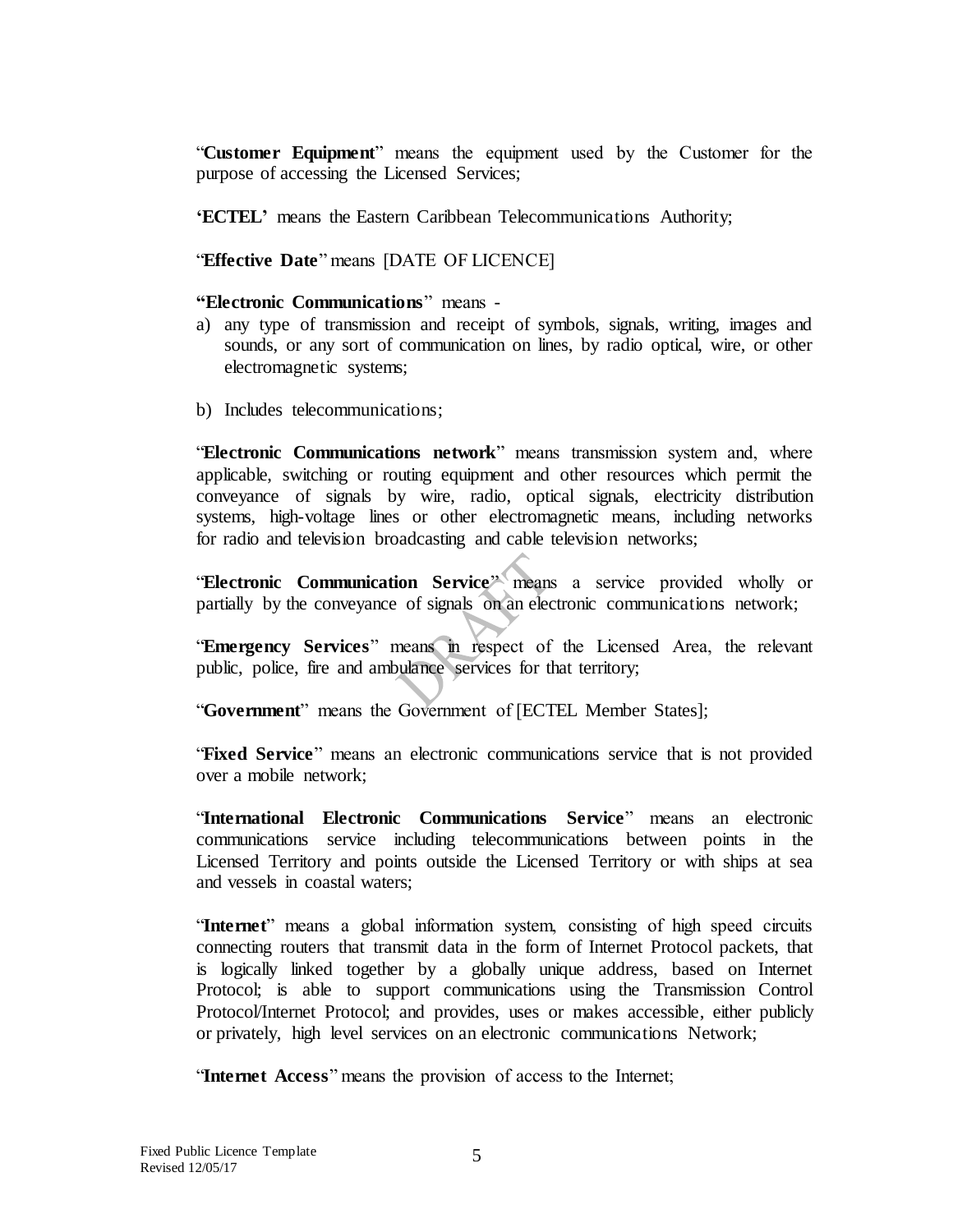"**Licence**" means this Licence together with the Annexes;

"**Licence Term**" means fifteen (15) years from the Effective Date;

"**Licensed Area**" means the territory of [ECTEL Member State];

"**Licensed Networks**" means those networks detailed in **Annex B** or as operated pursuant to a licence granted under the Act;

"**Licensed Services**" means those Electronic Communication Services detailed in **Annex A**;

"**Licensee**" means [Insert name of Licencee];

"**Market**" means a market in [ECTEL Member State] of and when used in relation to an electronic service, means a market for those electronic communications services or other services that are substitutable for, or otherwise competitive with, the first-mentioned electronic communications services;

**"Merger"** means the cessation of two or more persons, at least one of which is or controls a licensee or frequency authorization holder from being distinct, whether by purchase or lease of share, amalgamation, combination, joint venture or any other method through which influence over the policy of another licensee or frequency authorization is acquired.

"**Net Neutrality**" means the principle that an electronic communications network and licensees permit all data over the internet by not interrupting, throttling, blocking or degrading such data.

"**Numbering Plan**" means the National Numbering Plan established and managed by the Commission in accordance with the Regional Plan established by ECTEL;

"**Order**" means an order issued by the Minister under the Act;

"**Quality of Service Obligation**" means the quality of service obligations set out in **Annex D to this Licence, as issued or amended** in Regulations by the Minister:

"**Regional Spectrum Management Plan**" means the spectrum plan to be developed by ECTEL in accordance with the Regulations;

"**Regulations**" means regulations issued by the Minister pursuant to Section [-] of the Act as amended;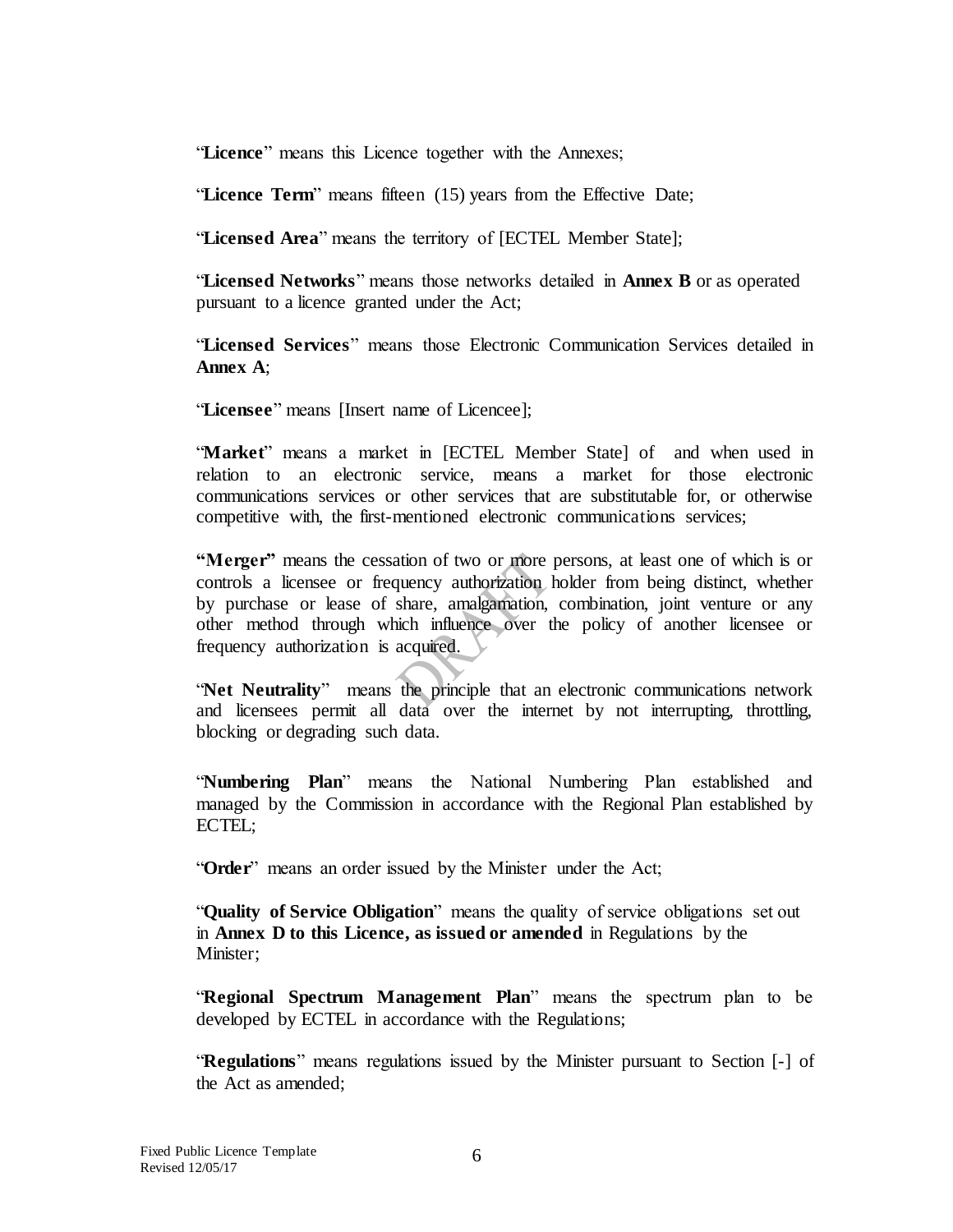"**Renewal Fee**" means a fee payable by the Licensee on the renewal of this Licence;

"**Retail Customer**" means a consumer other than a licensee, who is –

- (a) obliged to pay periodically or on demand for an electronic communications service; or
- (b) has entered into an agreement for the provision of an electronic communications service; any Person who is, or who wishes to be, provided with the Licensed Services by the Licensee;

**"Significant market power"**, in relation to a licensee, means that a licensee individually or jointly with others enjoys a position of economic strength which enables it to hinder the maintenance of effective competition on the relevant market by affording the licensee the power to behave to an appreciable extent independently of its competitors and users;

**"Significant interest"**, in relation to an incorporated body, means a holding or interest in the company or in any holding company of the company held or owned by a person, alone or with any other person and whether legally or equitably, that entitles or enables the person, directly or indirectly  $-$ 

- (a) to control [20%] or more of the voting rights of that company at a general meeting of the company;
- (b) to a share of [20%] or more in dividends declared and paid by the company;
- (c) to a share of [20%] or more in any distribution of the surplus assets of the company;

"**Standard Customer Agreement**" means the terms and conditions on which a particular Licensed Service is provided to Customers;

"**Universal Service Obligation**" means the obligation to provide Universal Service as set out in Part II, Clause 3 of this Licence and outlined in **Annex E** or as amended in Regulations issued by the Minister.

- 2.2 Any word, phrase or expression used in the Licence shall, unless the context requires otherwise have the same meaning as it has in the Act or in any superseding legislation.
- 2.3 Words importing the singular shall include the plural and vice versa.

#### <span id="page-6-0"></span>**3. SCOPE**

3.1 The Licensee is authorised subject to connect the Licensed Networks to: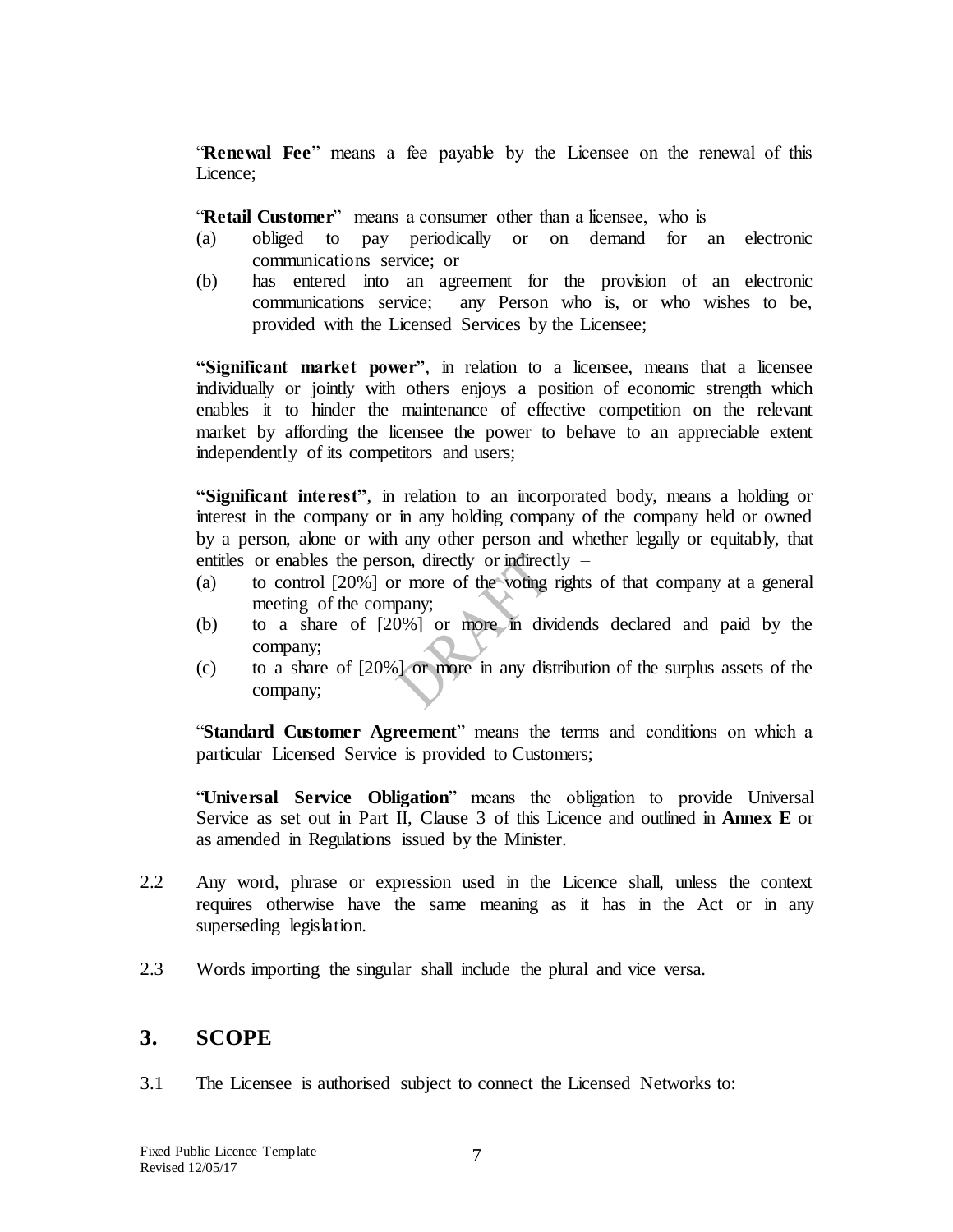- 3.1.1 any other Electronic Communications Network operated under a licence granted by the Minister in accordance with the Act;
- 3.1.2 any Electronic Communications Network outside [ECTEL Member State];
- 3.1.3 any earth-orbiting apparatus in accordance with applicable requirements; and
- 3.1.4 any Terminal Equipment approved for connection in accordance with Section [-] of the Act.
- 3.2 The Licensee is hereby authorised to provide the fixed licensed services by means of the Licensed Networks using Authorised Frequency as required.
- 3.3 The Licensee is hereby authorised to establish and operate the licensed networks and to provide the licensed services to any person within the Licensed Area.
- 3.4 The Licensee is authorized to sell or lease Customer Equipment to the public and provide maintenance and repair services in connection with any such Customer Equipment provided that such Customer Equipment is of type approved under section [-] of the Act.
- 3.5 This Licence is non-exclusive and is not intended to convey proprietary rights.

## <span id="page-7-0"></span>**4. PRECONDITION**

4.1 The rights of the Licensee set out herein shall not take effect until the Licensee pays the Fees set out in the Act

#### <span id="page-7-1"></span>**5. DURATION AND RENEWAL**

- 5.1 This Licence is granted from the Effective Date for a period of fifteen (15) years.
- 5.2 The Minister shall renew the Licence upon application by the Licensee for an additional period determined by the Minister, upon expiration of the Licence Term provided that none of the provisions of section [-] of the Act would cause the Minister to refuse a request for renewal.
- 5.3 Where the Licensee wishes to renew the Licence, the Licensee shall make a written application to the Minister, in the prescribed form, twelve (12) months prior to the expiry date of the Licence or at a later date if the Minister so determines.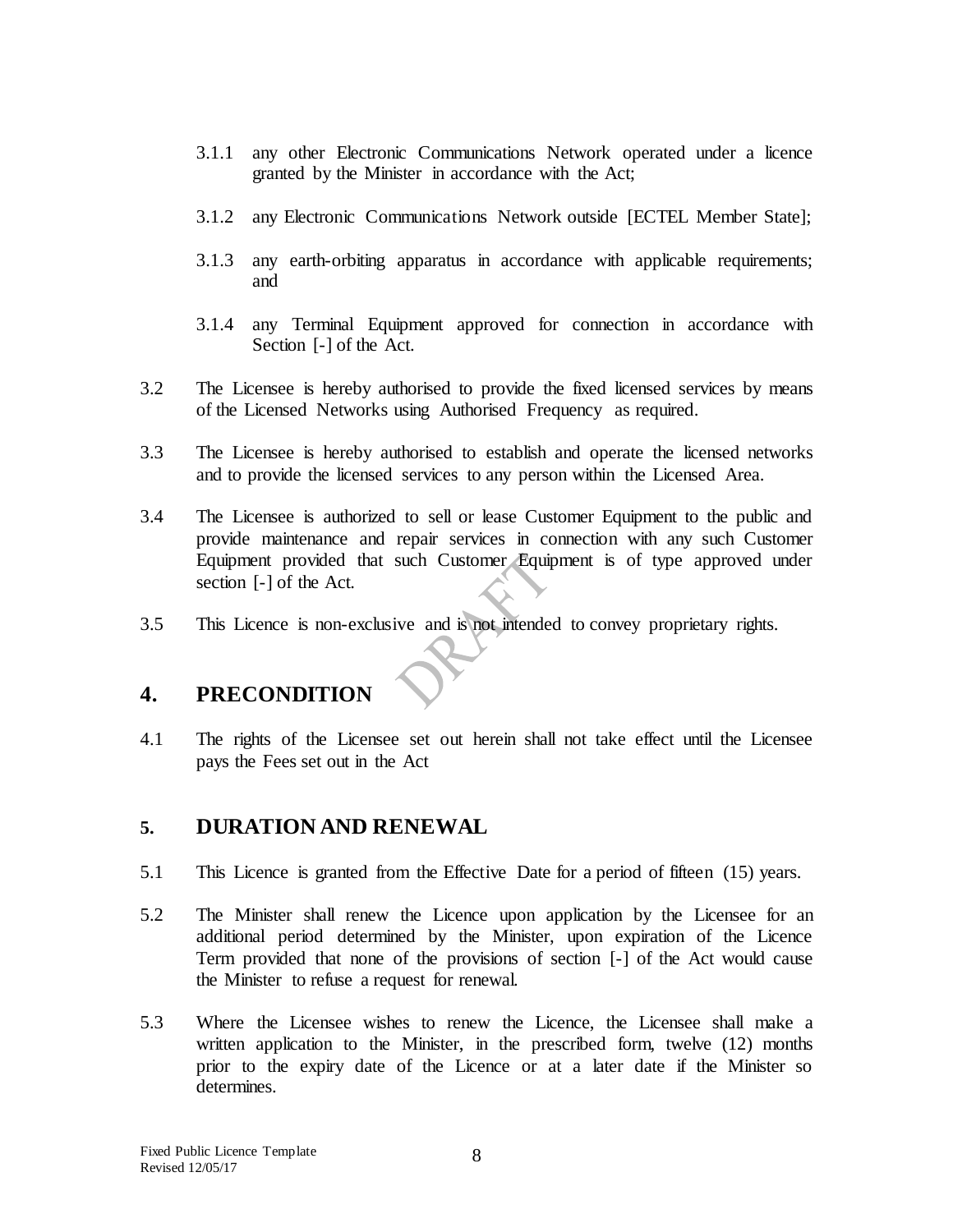- 5.4 On granting a renewal of the Licence the Minister may vary the terms of the Licence if the Minister considers it necessary to do so.
- 5.5 The provisions of section [-] of the Act relating to suspension, revocation, etc. shall apply *mutatis mutandis* to the renewal of a Licence.
- 5.6 Renewal of the Licence shall not take effect until the Licensee has paid the Renewal Fee and any other fees owed under the Licence.

#### <span id="page-8-0"></span>**6. ASSIGNMENT**

- 6.1 The Licensee shall not assign or otherwise transfer this Licence or any of its rights or obligations under this Licence without the prior written consent of the Minister, subject to Clause 6.2 below.
- **6.2** The prior written consent of the Minister shall not be required by the Licensee where the assignment or transfer results from an internal reorganization of a body corporate that involves no change in the beneficial ownership thereof. The Licensee shall give prior notification to the Minister of the nature and extent of such assignment or transfer.

# **7. CHANGE OF CONTROL**

The Licensee shall not enter into a merger agreement or any agreement which results in the change of control of the licensee, without the prior written consent of the Minister, acting on the recommendation of ECTEL. The Minister shall not unreasonably withhold his consent and shall give reasons for refusal.

### **8. MODIFICATION, SUSPENSION AND REVOCATION**

- 8.1 This Licence is subject to modification, revocation, suspension and variation according to Sections [-] and [-] of the Act.
- 8.2 In deciding whether to agree to an amendment proposed by the Licensee, the Minister shall give due consideration to any submissions received from the Licensee and other interested parties in relation to the proposed amendment.
- 8.2.1 If after 18 months from the date of issuance of this licence the licensee does not provide full customer service for which this licence has been granted, the licensee shall forfeit this licence. Upon forfeiture of this licence under this clause, there shall be no refund of any fees, bonds payments or charges whatsoever that have been paid in respect of this granting of the licence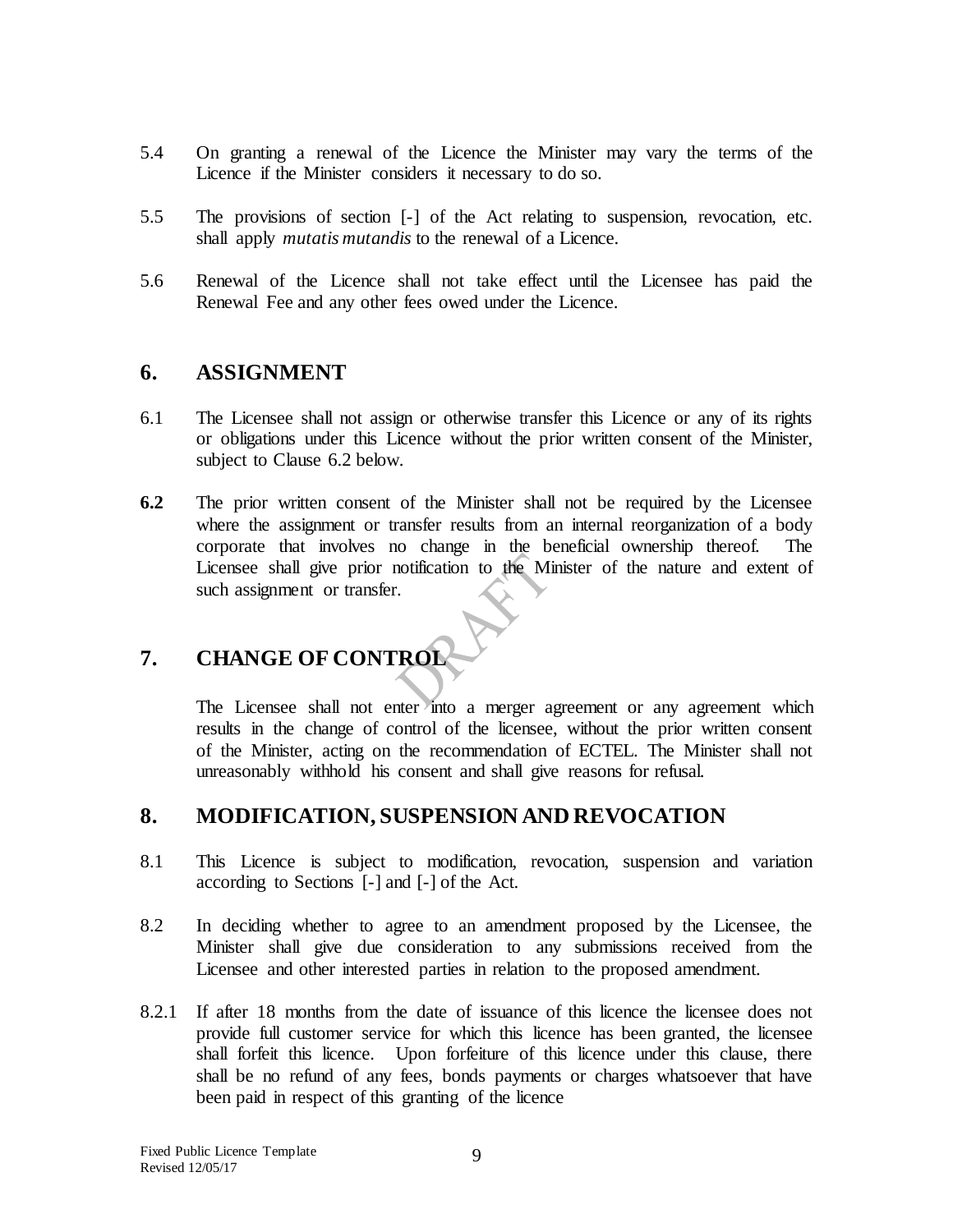### <span id="page-9-0"></span>**PART II - LICENCE CONDITIONS**

### <span id="page-9-1"></span>**1. LICENCE FEES AND MONIES OWED**

- 1.1 The Licensee shall pay fees prescribed under the Act.
- 1.2 If the Licensee owes money to the Government or ECTEL in relation to fees payable in respect of this Licence, the Licensee shall be in breach of this Licence if the Licensee fails to pay that money within ninety (90) days after receiving a written notice from the Minister indicating that payment is due.

#### <span id="page-9-2"></span>**2. NETWORK BUILD-OUT AND EMERGENCIES**

- 2.1 The Licence shall comply with the Build-Out Obligations as stated in **Annex C,**  or as amended.
- 2.2 The Licensee shall provide access to emergency services by means of the Licensed Networks.
- 2.3 In the event of, earthquakes, floods, hurricanes and similar emergencies, the Minister may require the Licensee to provide free of charge to the Government or to any other Institution or person specific Telecommunications Services as the Minister reasonably determines are necessary in the public interest, provided that if the emergency extends beyond thirty (30) days, the Government will compensate the Licensee for any days in excess of thirty (30) days.

## <span id="page-9-3"></span>**3. UNIVERSAL SERVICE**

- 3.1 The Licensee shall fulfill the Universal Service Obligation pursuant to Section [-] of the Act, and in accordance with **Annex E** or as amended in Regulations Issued by the Minister.
- 3.2 The Licensee shall make and receive payments into and from the Universal Service Fund in accordance with Regulations or Orders issued by the Minister pursuant to Section [-] of the Act.

## <span id="page-9-4"></span>**4. LICENSEE'S OBLIGATIONS TO CUSTOMERS**

4.1 The Licensee shall, in accordance with the Act take such steps as are necessary to ensure that in relation to its Licensed Services each customer can reasonably and reliably have access to information services to assist Customers with queries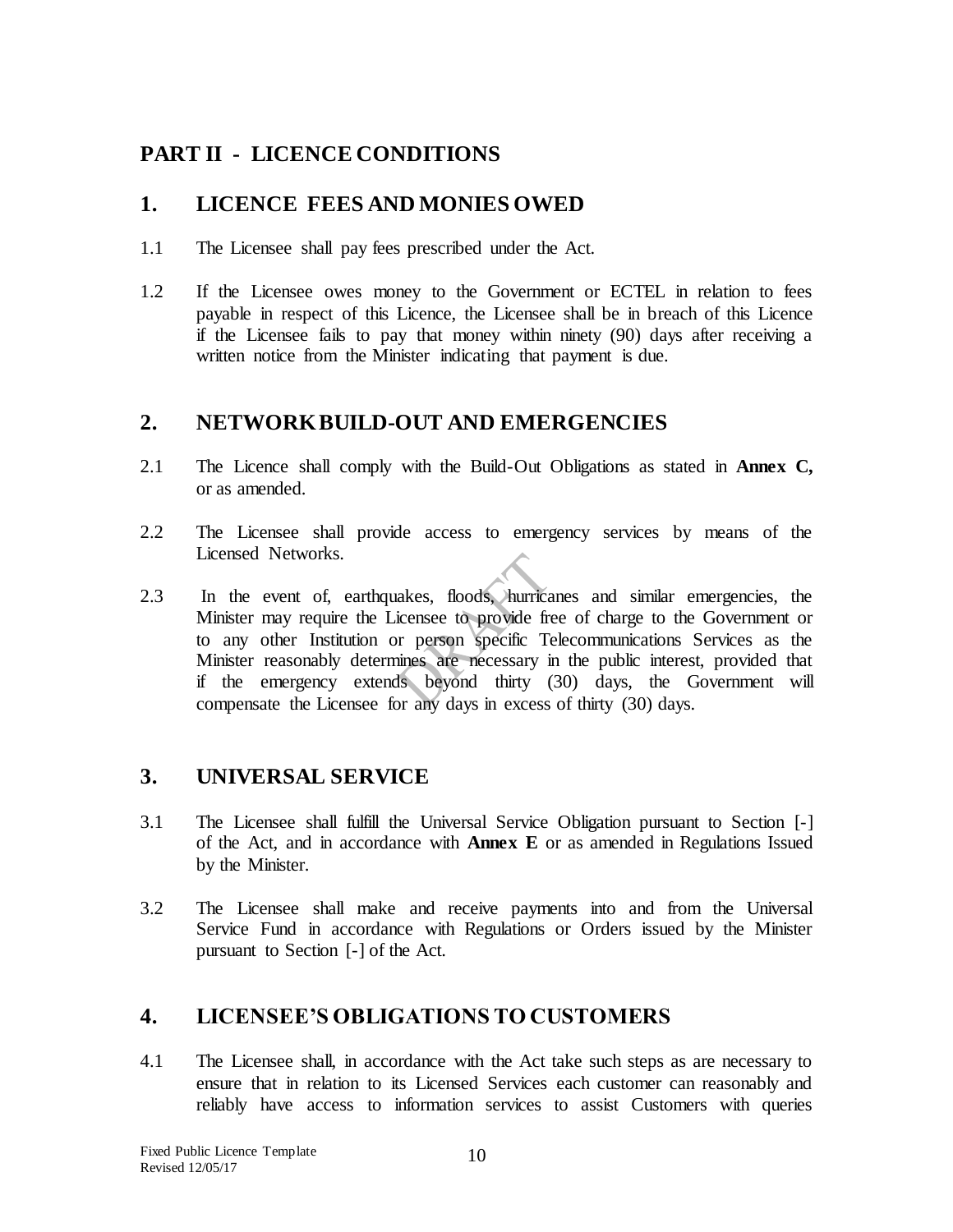relating to the Licensed Services, including installation, fault reporting, freedom of customer migration, billing and directory assistance.

- 4.2 The Licensee shall comply with the principle of net neutrality as set out in this Licence, save as is necessary for reasonable network management and in accordance with the Act.
- 4.3 The Licensee shall meet the Quality of Service Obligations as amended in Regulations issued by the Minister.
- 4.4 The Licensee shall, no later than three months after the Effective Date, establish an efficient procedure for the resolution of disputes with Customers, in accordance with the Act.
- 4.5 The Licensee shall, no later than three months after the Effective Date, submit to the Commission for approval, a form of Standard Customer Agreement containing the terms and conditions for the provision of Licensed Services to Customers.
- 4.6 The Licensee shall notify all customers of the approved terms and conditions of the Standard Customer Agreement and shall thereafter provide Licensed Services based upon the Standard Customer Agreement.
- 4.7 The Licensee may from time to time modify the Standard Customer Agreement subject to obtaining prior written approval of the Commission and shall notify the Commission and customers of such modification.
- 4.8 The Standard Customer Agreement and any modifications made under Clause 4.7 shall be compliant with the Act and other applicable laws. In the event that the Standard Customer Agreement or modifications do not comply with the Act and other applicable laws, the Commission shall instruct the Licensee to make the appropriate amendments. Such amendments shall be notified to the Customer in accordance with Clause 4.6 and shall not have retroactive effect.
- 4.9 The Licensee shall offer number portability to Customers.

### <span id="page-10-0"></span>**5. NUMBERING AND FREQUENCY**

- 5.1 The Licensee shall operate in accordance with the Numbering Plan.
- 5.2 The Licensee shall configure its network to facilitate number portability between similar networks, as and when directed by the Commission, acting on the recommendation of ECTEL.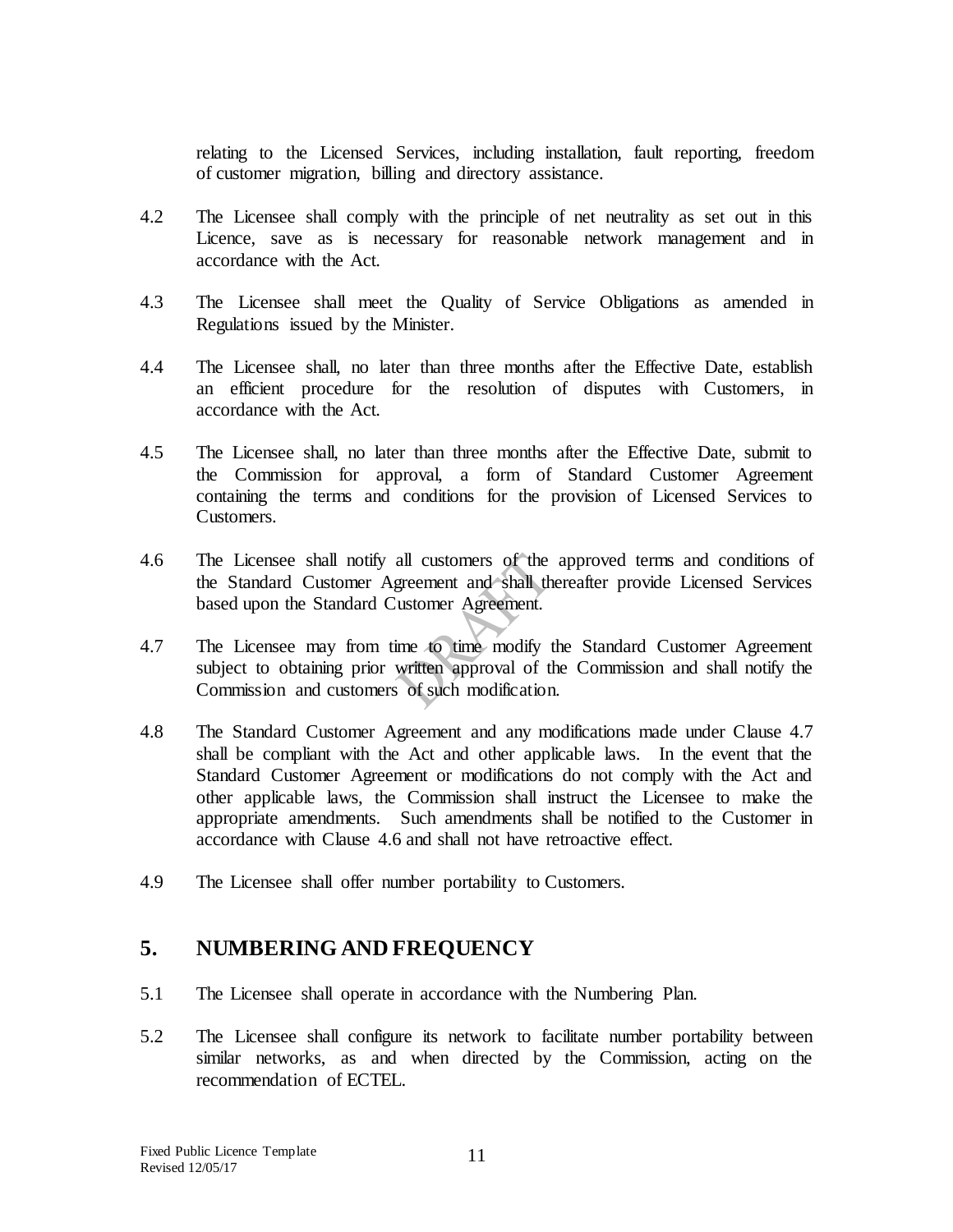- 5.3 Nothing in this Licence empowers the Licensee to use radio frequency spectrum that has not been granted in accordance with the Act.
- 5.4 The Licensee shall use the authorised frequency in accordance with the Regional Spectrum Management Plan and only for the purposes of providing the Licensed Services.

#### <span id="page-11-0"></span>**6. NON-DISCRIMINATION AND FAIR TRADING**

- 6.1 The Licensed Networks shall be established and operated and the Licensed Services shall be provided, by the Licensee on an arm's length commercial basis with respect to all Affiliates of the Licensee.
- 6.2 In providing the Licensed Services, the Licensee shall not discriminate as between similar types of customers in relation to Licensed Services provided to those customers in the Licensed Area and shall offer the Licensed Services on the same terms and conditions to similar types of customers.
- 6.3 The Licensee shall not discriminate against any Customer using Customer Equipment, in connection with the Licensed Networks, which are not sold or leased by the Licensee, provided that any such Customer Equipment is of a type approved under the Act.
- 6.4 The Licensee shall not engage in any activities, whether by act or omission, which have, or are intended to or likely to have, the effect of unfairly preventing, restricting or distorting competition in any market for the Licensed Services.
- 6.5 Without limiting the generality of Clause 6.4, any such act or omission shall include:
	- 6.5.1 Any abuse by the Licensee, either independently or with others, of a dominant position or of significant market power; or
	- 6.5.2 Entering into any contract or engaging in any concerted practice with any other party;
	- 6.5.3 Failing to comply with any written direction of the Commission to act or to refrain from acting in a particular manner where the effect of the act or omission has been deemed by the commission as likely to have the effect of unfairly preventing, restricting or distorting competition in the Licensed Service; or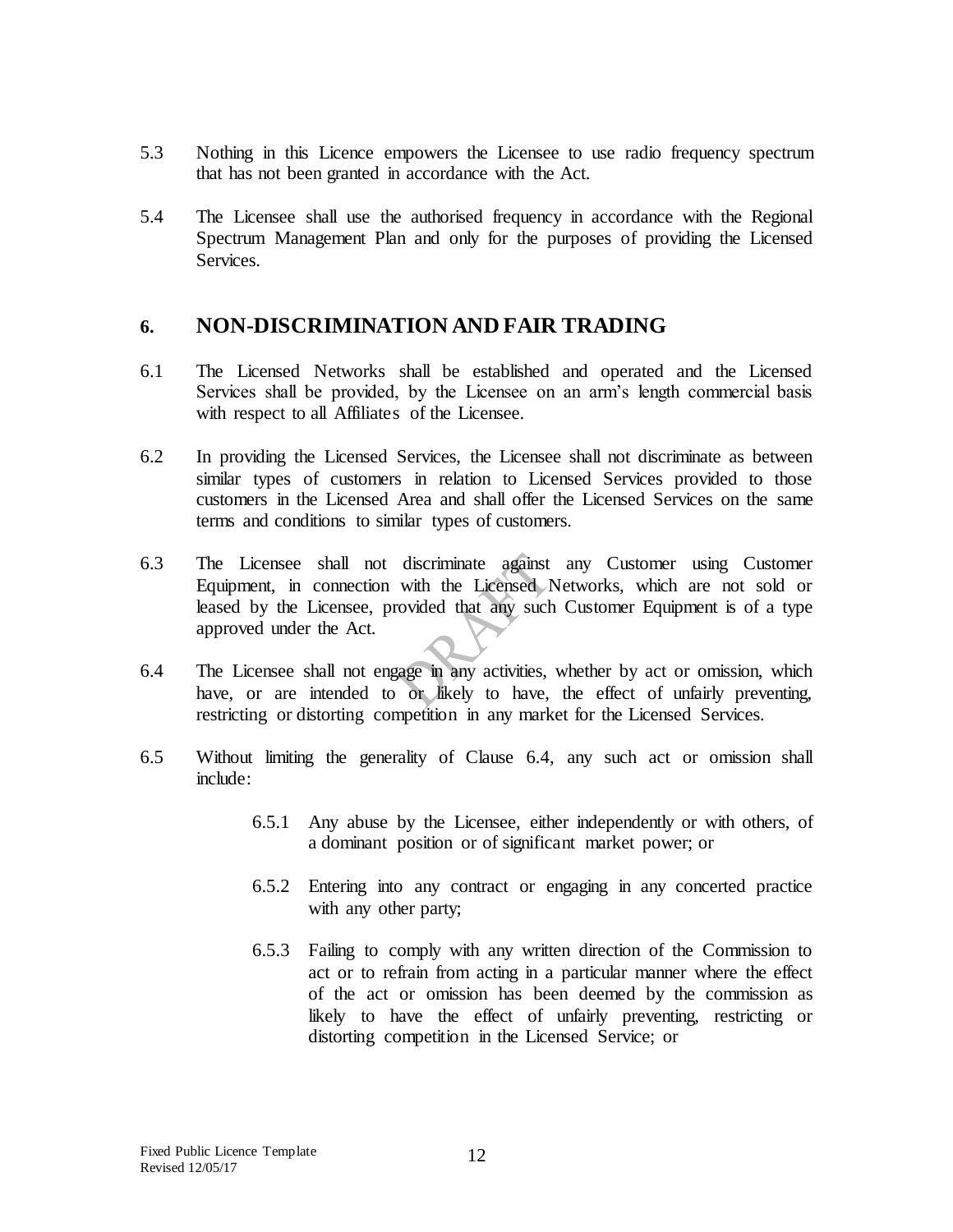- 6.5.4 Where the effect of the conduct defined in Clauses 6.5.1, 6.5.2 and 6.5.3 is, or is likely to be, a substantial lessening of competition in that or any other market.
- 6.6 For the purposes of Clause 6.5.1 of this Part, a Licensee may be considered as having a dominant position if the Commission has designated the Licensee as a dominant electronic communications provider. Further for the purposes of Condition 6.5.1 of this Part, a licensee may be considered to have significant market power where as a result of a market analysis the Commission comes to that conclusion.
- 6.7 A Licensee shall be considered dominant or having significant market power in respect of a particular electronic communications market or markets in [ECTEL Member State] in accordance with the terms of this licence or the governing Act.
- 6.8 A Licensee may make an application for a declaration on non-dominance in accordance with the Act.
- 6.9 A Licensee shall be considered as having significant market power in respect of a particular electronic communications market or markets in [ ECTEL Member State] in accordance with this Licence after the Commission has conducted a market analysis.
- 6.10 A Licensee may where it has been declared as having significant market power, apply to the Commission to have its status reviewed.

### <span id="page-12-0"></span>**7. INFORMATION REQUIREMENTS**

7.1 The Licensee shall provide the Minister, the Commission and ECTEL with any relevant agreements (including agreements with any Affiliate of the Licensee) and such relevant accounting, financial, costs, technical and other information (including but not limited to a complete audited financial report) reasonably required to enable the Minister, the Commission and ECTEL to carry out their functions under the Act in the manner and at the times that the Minister, the Commission and ECTEL may request.

#### <span id="page-12-1"></span>**8. PRIVACY AND CONFIDENTIALITY**

8.1 The Licensee shall ensure the privacy and confidentiality of information and business secrets obtained in the course of its business from any customer by establishing and implementing procedure for maintaining confidentiality of such information as set out in the Act.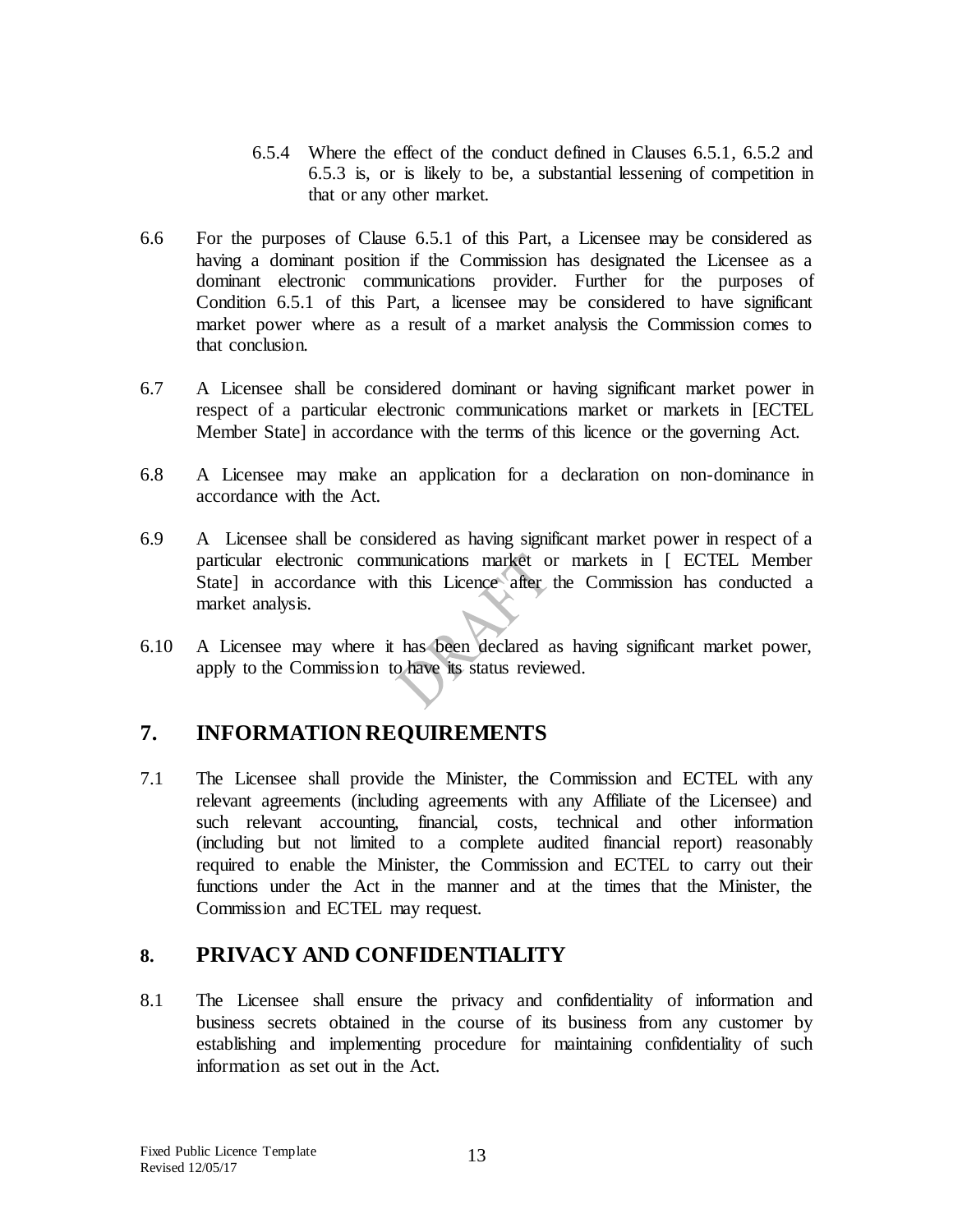#### <span id="page-13-0"></span>**9. PRE-NOTIFICATION OF CHANGES IN SHAREHOLDING**

- 9.1 Subject to Clause 7,the Licensee shall notify the Minister's of any acquisition of shares, voting rights or distribution of surplus assets or change in shareholding of the Licensee by any Person if, by reason of that acquisition or change, the total number of shares in the Licensee held by the Person, together with any shares held by any nominee or trustee for that Person, immediately after the change or acquisition exceeds 20 per cent of the total number of shares in the Licensee (where such shareholding did not already exceed 20 per cent prior to that change or acquisition).
- 9.2 The Licensee shall notify the Minister in writing ninety (90) days prior to the taking effect of such change or acquisition stated above.
- 9.3 Upon receipt of the notification under clause 9.2, the Minister shall on the recommendation of ECTEL, issue in writing within 80 days, a certificate of nonobjection without conditions, a certificate of non-objection with conditions or a certificate of objection.
- 9.4 The Minister shall before issuing a certificate under Clause 9.3 take into account the public interest or national security, the purposes of the Treaty establishing ECTEL and the purpose of ECTEL.
- 9.5 A licence who failure to comply with Clause 9 (notification of change in shareholding) shall be in breach of this licence.

### <span id="page-13-1"></span>**10. RIGHTS OF ACCESS**

- 10.1 The Licensee shall have the rights of access that are necessary to permit the installation and maintenance of the Licensed Networks on public rights-of-way, in public buildings and other public property, and in respect of similar works necessary for the provision of the Licensed Services as specified in Section [-] of the Act.
- 10.2 In the course of constructing or maintaining any Licensed Network of the Licensee, the Licensee may, by its offers or agents duly authorised in writing and on production of the authority, cut or remove from any street, high way or land, any tree or branch or other parts of a tree, tending to interfere with, endanger, or otherwise prejudicially affect such Licensed Networks.
- 10.3 In exercising this right, no person shall enter any land without the consent of the owner or occupier until after the expiration of fifteen days notice in writing given to the owner of occupier or posted up conspicuously upon the property.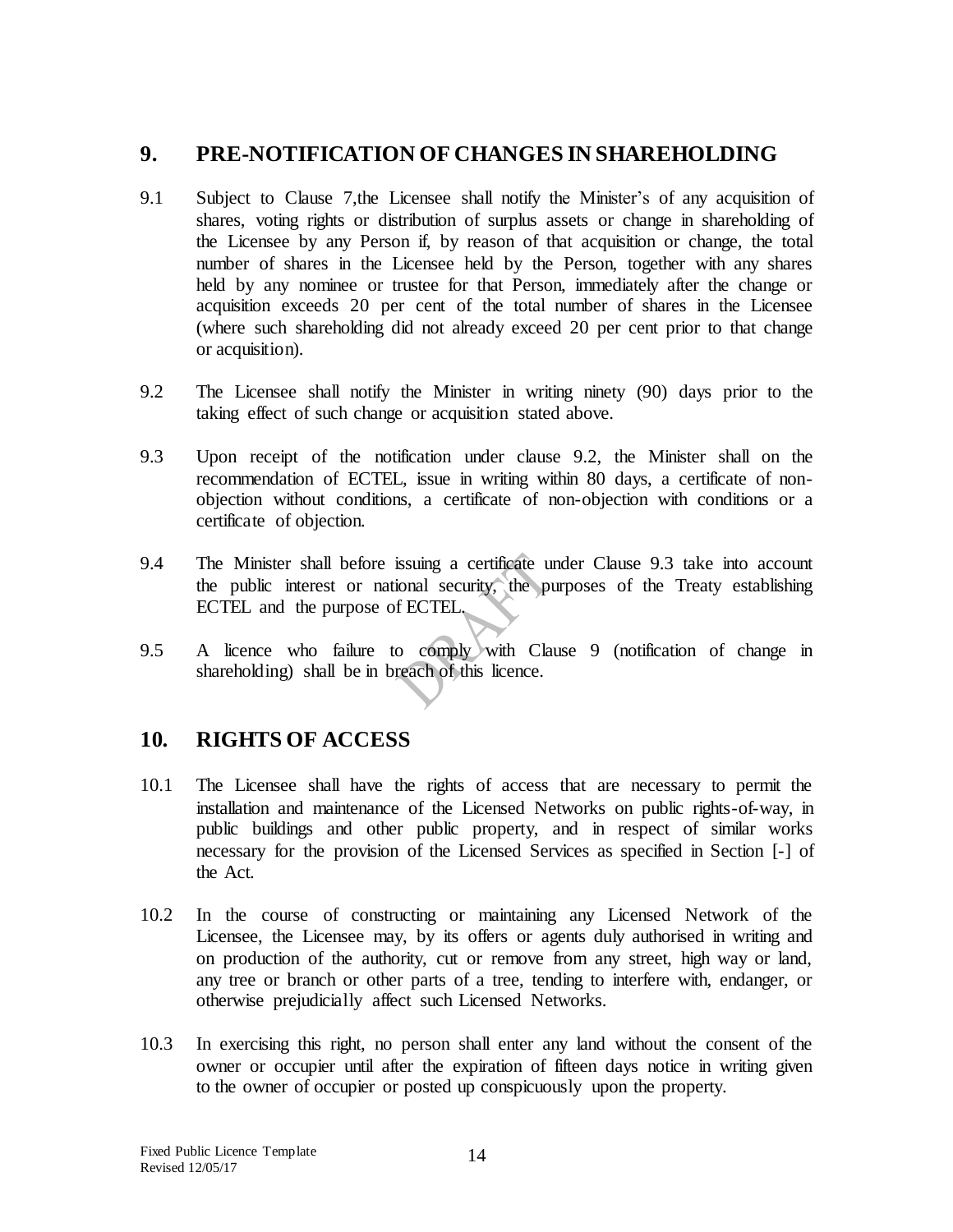- 10.4 If such owner or occupier, within seven days from the service or posting up of such notice, gives written objection thereto, the Licensee may not enter upon the private land in question without first having obtained the necessary Court Order.
- 10.5 Where any condition exists which is dangerous and relates to the provision of the licensed services by the Licensee, the Licensee may immediately enter upon land and take whatever reasonable action is necessary and expedient to establish safe conditions thereon.
- 10.6 Where the Licensee takes action under Clause 10.5 above, the Licensee must within three (3) days thereof, inform the owner or occupier of the land in question (either by service of a written notice on him or by posting up conspicuously a notice on such land) of the action taken.
- 10.7 In the exercise of any powers under this Clause, the Licensee shall cause as little inconvenience and damage to other persons as is reasonably practicable and the Licensee is liable to pay compensation to any person who suffers damage to this property in consequence of the exercise of such powers by the Licensee. For the avoidance of doubt, this Clause shall also apply to public lands, public buildings and other public property.

#### <span id="page-14-0"></span>**11. FORCE MAJEURE**

- 11.1 Force Majeure refers to an event or accident which is beyond the control of the Licensee and includes:
	- (a) acts of God, action by or against enemies of the State, riot or civil commotion;
	- (b) strikes, lock-outs and other industrial disturbances;
	- (c) wars, blockades or insurrection;
	- (d) earthquake, hurricane, flood, fire or explosion;
	- (e) outbreak of pestilence or epidemics;
	- (f) government rationing of electricity or other wartime or emergency controls imposed by Government;
	- (g) embargoes or trade restrictions;
- 11.2 The Licensee shall not be in breach of this Licence if and to the extent that it is prevented from fulfilling its obligations be reason of Force Majeure.

## <span id="page-14-1"></span>**12. COMPLIANCE**

12.1 The Licensee shall comply with all applicable Acts, Regulations, Directions, Orders and Recommendations, including but not limited to the Act as amended by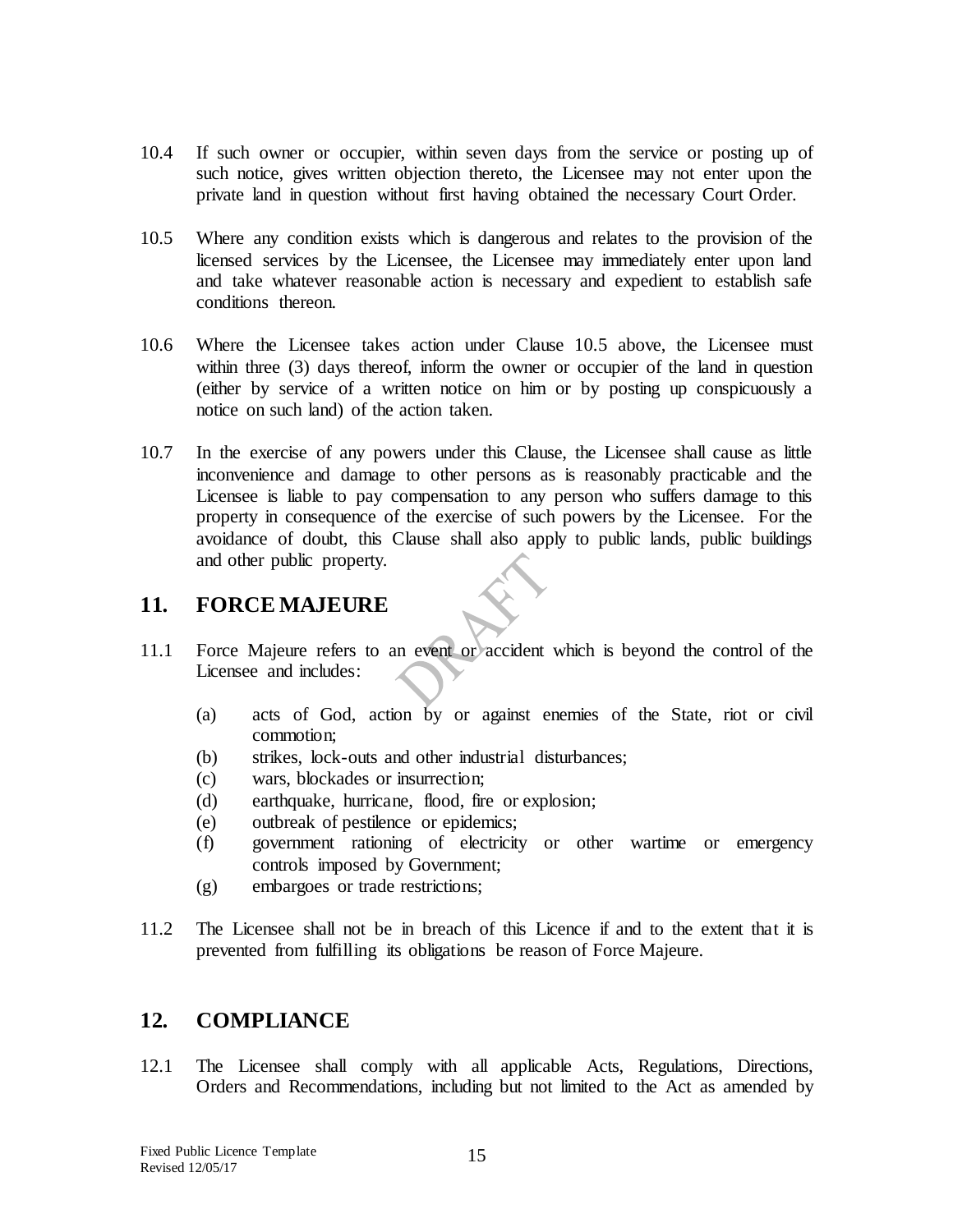superseding legislation, Directions, Orders and Recommendations issued by the Minister and the Commission.

Granted by the Minister on the ……………..day of ……………………………2017

Signed by:

…………………………………………………………. Minister of Telecommunication.

PRAIL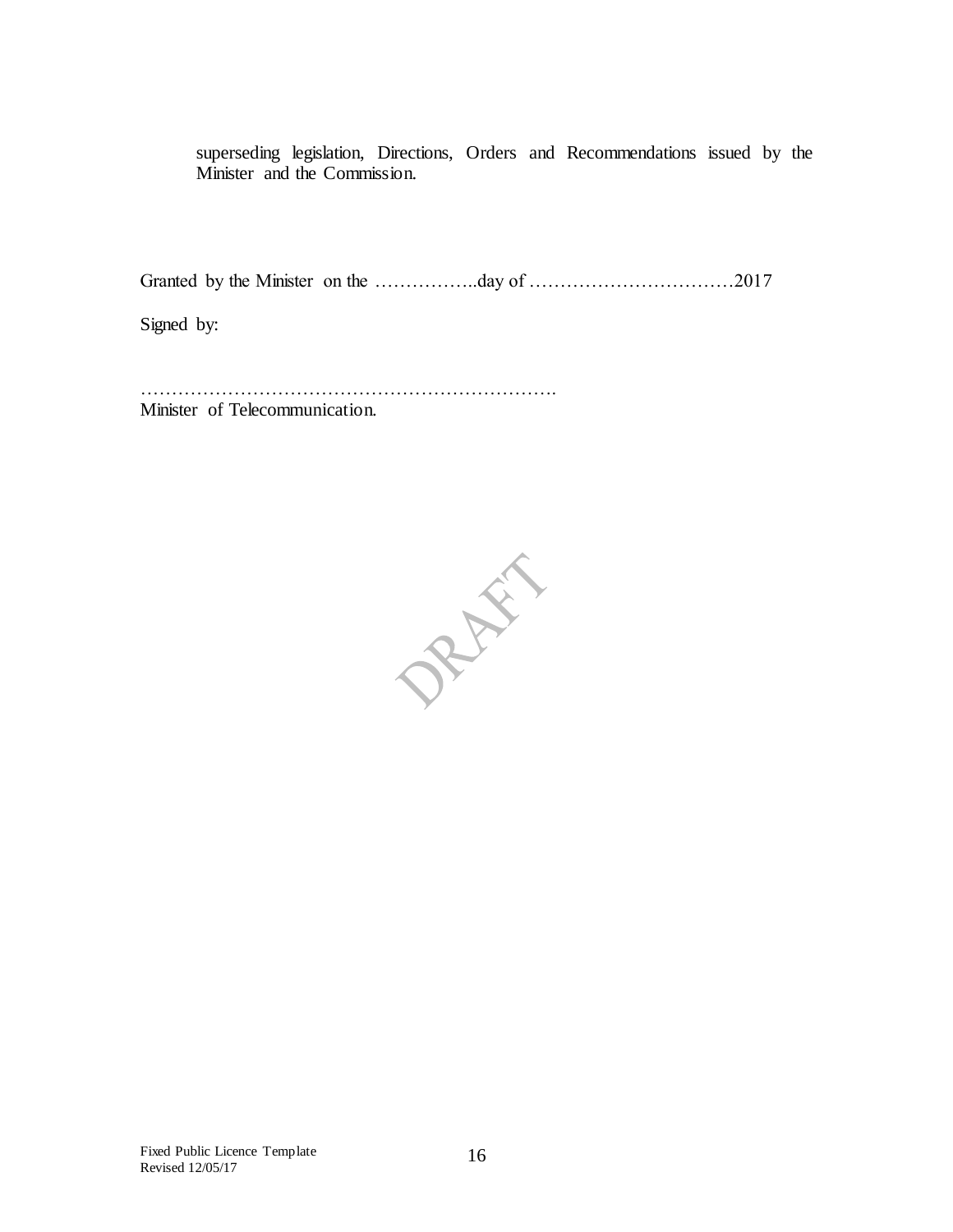#### **ANNEX A – LICENSED SERVICES**

- <span id="page-16-0"></span>1.1 The Licensee is authorized pursuant to this Licence to provide the following electronic communications services to the public:
	- (a) Domestic fixed electronic communications services
	- (b) International fixed electronic communications services
	- (c) Information services
- 1.2 For the avoidance of doubt, nothing in this Licence grants a person any rights to provide Broadcasting Services, Internet Access Services or Mobile Services unless such rights have been granted under appropriate licences in accordance with the Act or any other legislation.

PREFE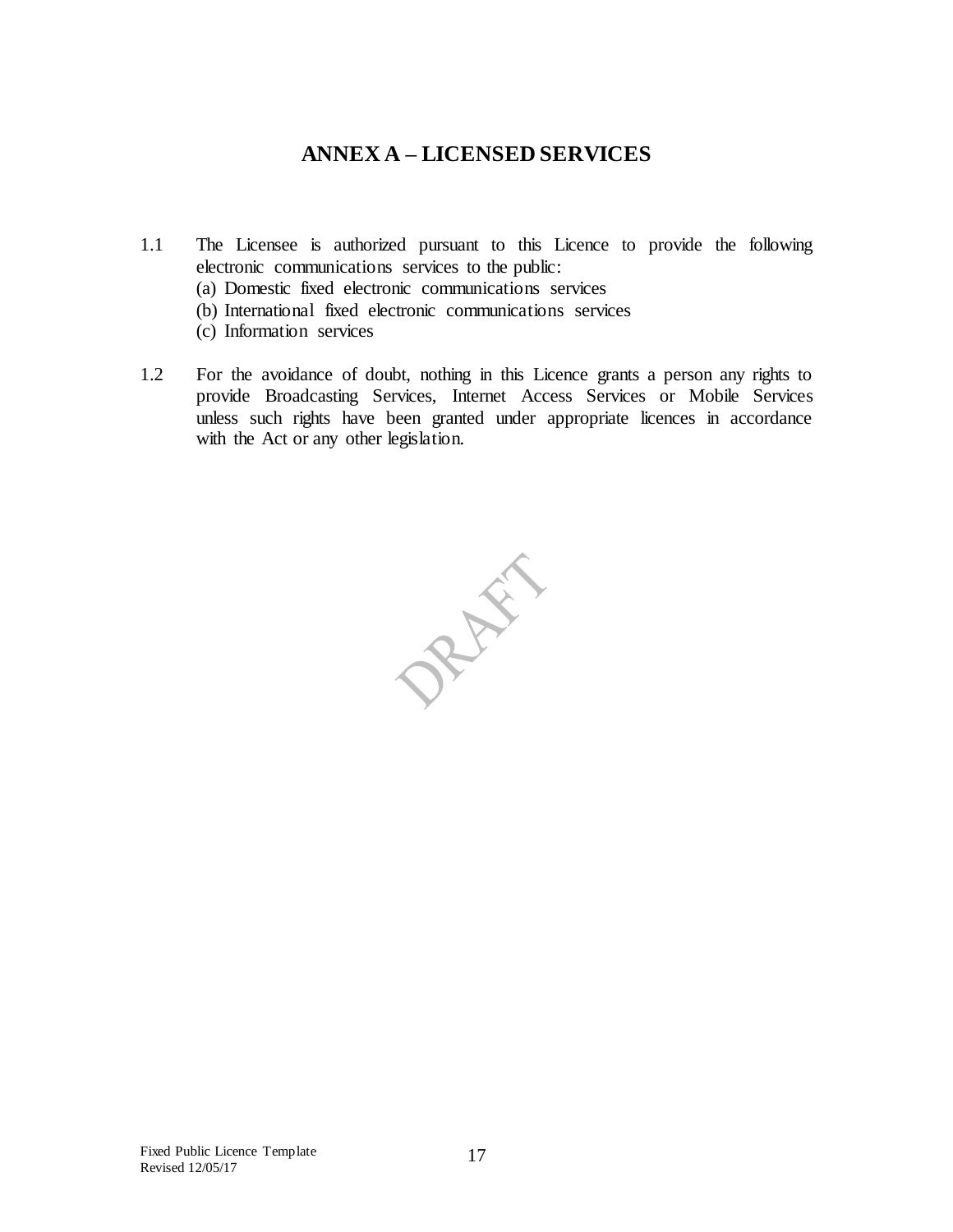### **ANNEX B – LICENSED NETWORKS**

- <span id="page-17-0"></span>1.1 The Licensee is authorised pursuant to this Licence to establish, own and operate all electronic communications facilities necessary for a electronic communications network or networks, whether:
	- (a) domestic or international;
	- (b) using wireline or wireless technology, or any combination thereof, and
	- (c) using switched or packet technology, or any other form of transmission, or any combination thereof; or
	- (d) such facilities as are used in the provision of Licensed services by the Licensee or any other person.
- 1.2 For the avoidance of doubt, nothing in this Licence grants a person the rights to own or operate a Mobile Network that have not been granted in accordance with the Act and any other legislation.

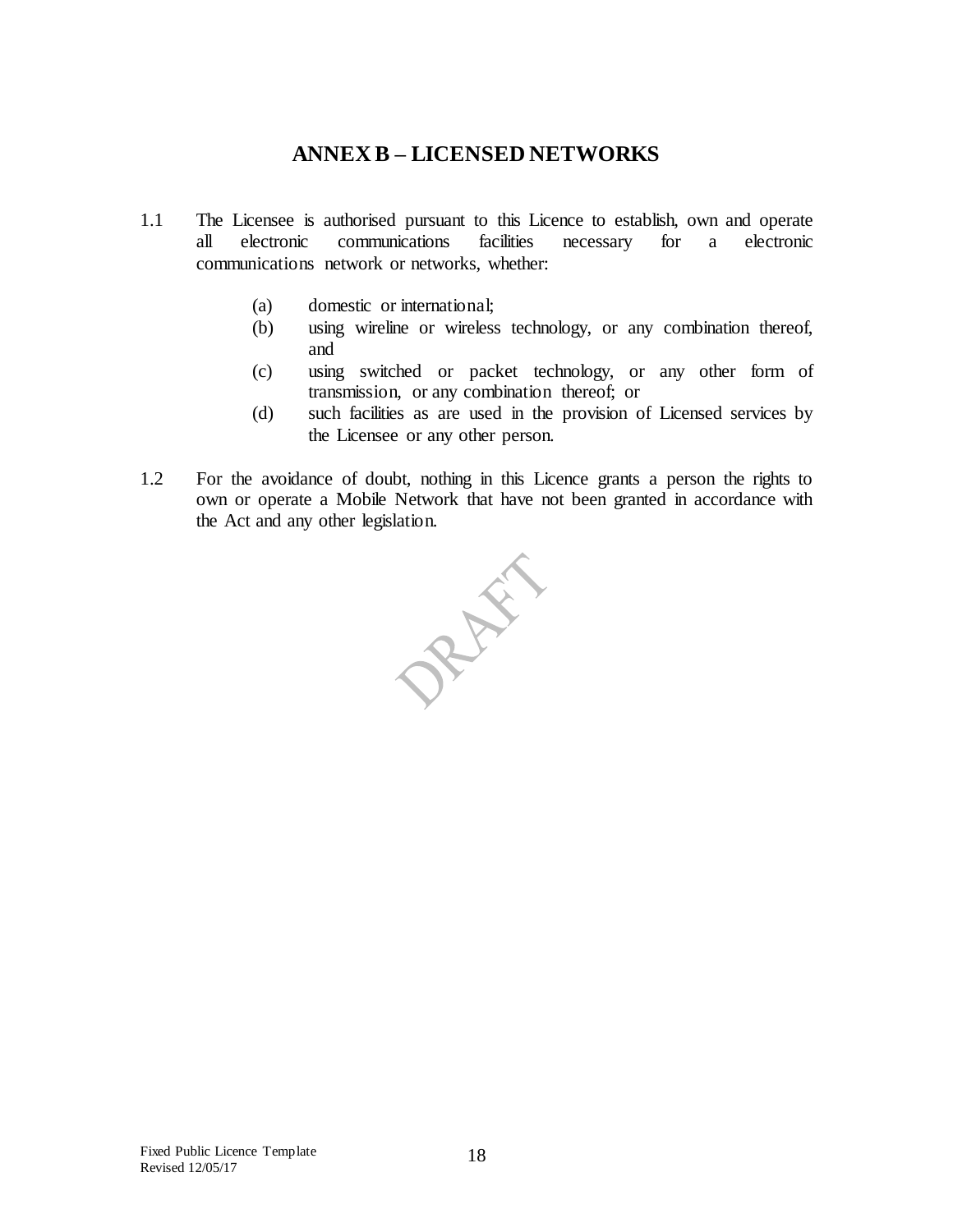## **ANNEX C – BUILD-OUT OBLIGATIONS**

#### <span id="page-18-0"></span>1. Build Out Obligation

A Licensee shall adhere to the, build out and geographic coverage obligations set out below:

|                        | <b>Year 1</b> | Year 2 | <b>Year 3</b> | Year 4 | Year 5 | Year $6+$ |
|------------------------|---------------|--------|---------------|--------|--------|-----------|
| Population<br>coverage | 10%           | 20%    | <b>30%</b>    | 40%    | 50%    | $>60\%$   |
| Geographic<br>coverage | <b>30%</b>    | 40%    | 50%           | 60%    | 70%    | $>80\%$   |

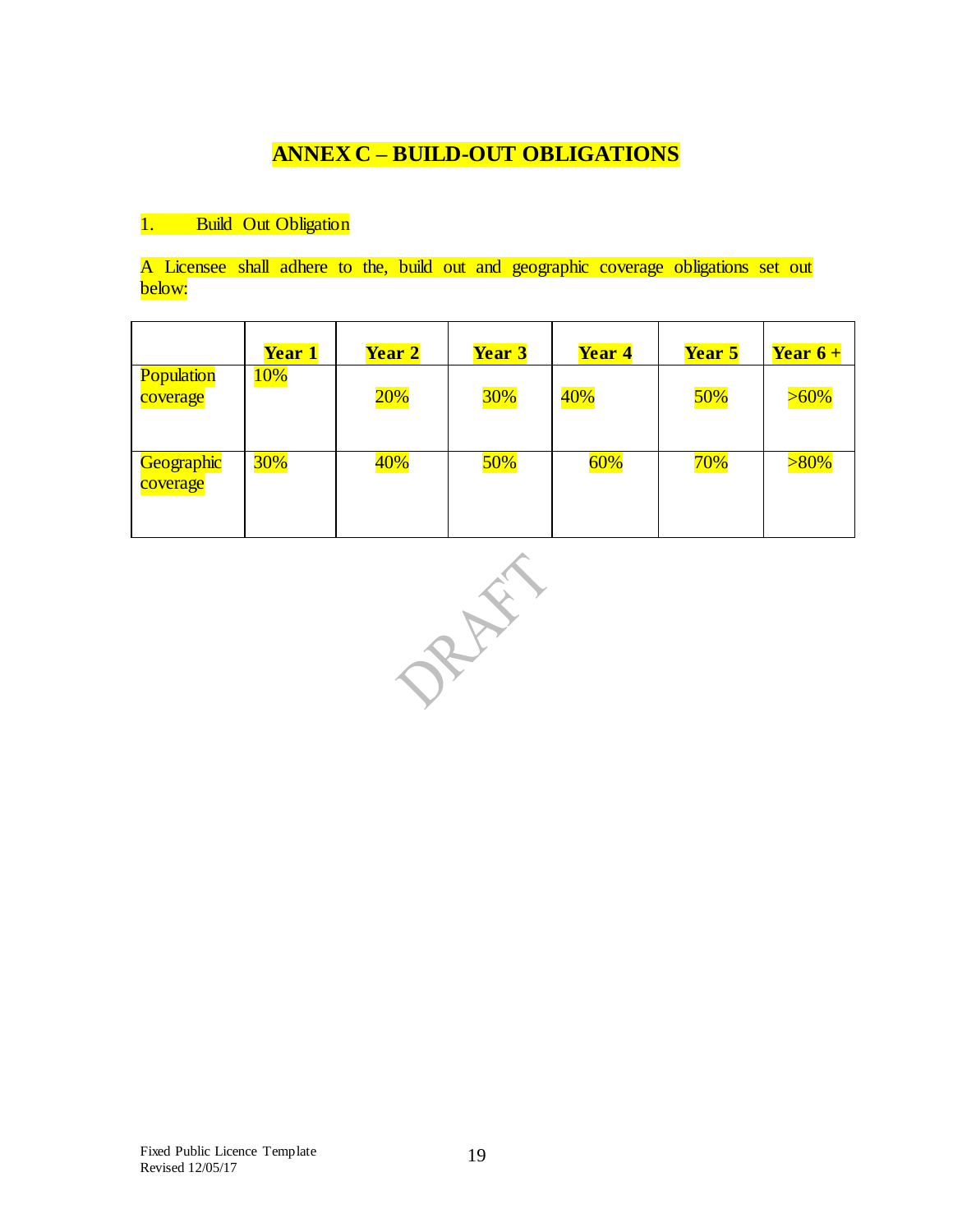### **ANNEX D – QUALITY OF SERVICE OBLIGATIONS**

<span id="page-19-0"></span>The Licensee shall comply with Quality of Service Obligations as set out in Regulations governing the Quality of Service in [ECTEL Contracting State] as amended from time to time.

PRAY